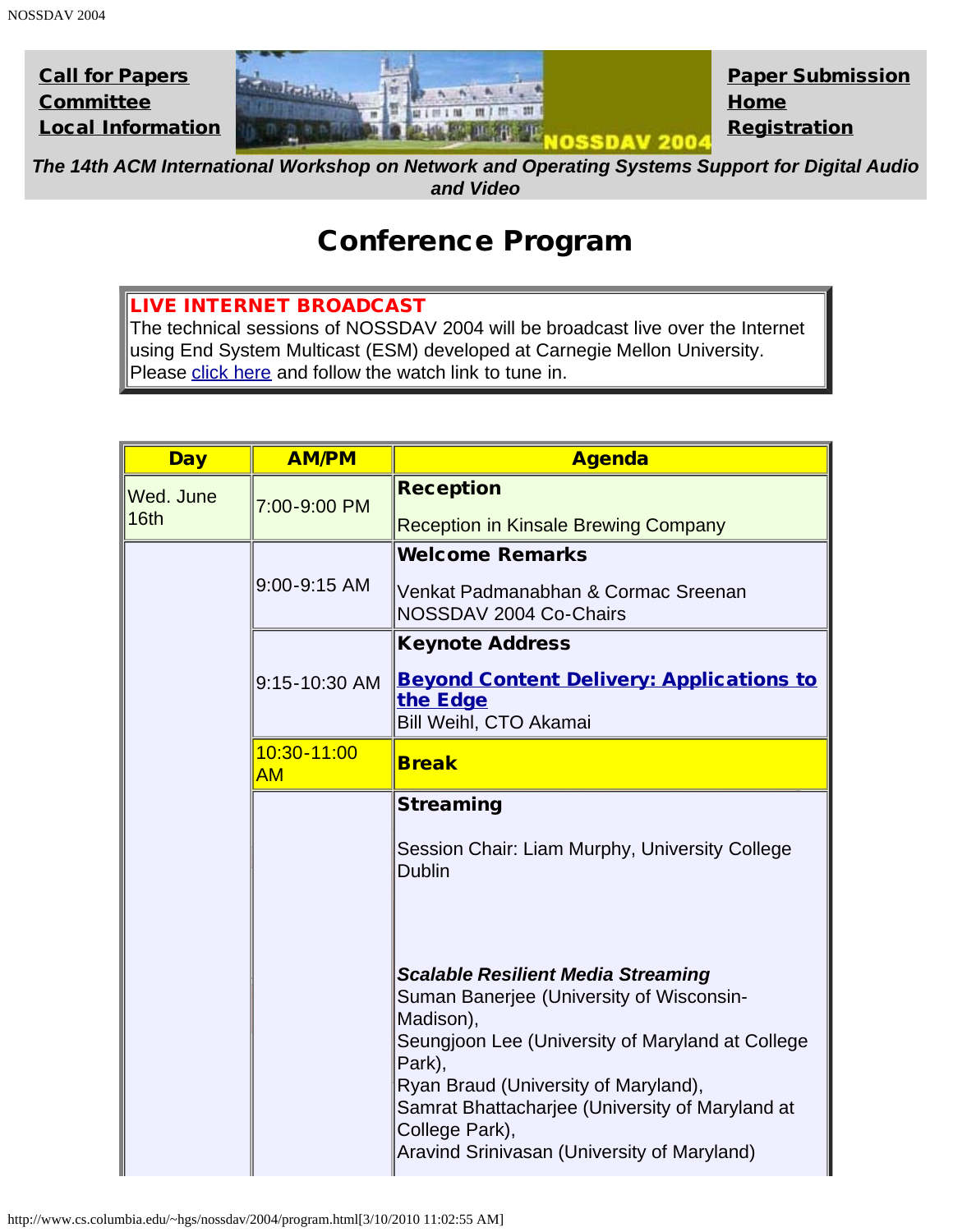|                                           | 11:00 AM-<br>12:30 PM | <b>Considering Altruism in Peer-to-Peer Internet</b><br><b>Streaming Broadcast</b><br>Yang-hua Chu (Carnegie Mellon University),<br>Hui Zhang (Carnegie Mellon University)<br><b>An Adaptive Multiple Retransmission</b><br><b>Technique for Continuous Media Streams</b><br>Rishi Sinha (University of Southern California),<br><b>Christos Papadopoulos (University of Southern</b><br>California)<br><b>Comparison of Delivery Architectures for</b><br><b>Immersive Audio in Crowded Networked Games</b><br>Paul Boustead (Telecommunications and<br><b>Information Technology Research</b><br>Institute, University of Wollongong),<br>Farzad Safaei (Telecommunications and<br><b>Information Technology Research</b><br>Institute, University of Wollongong)                                                                                                        |
|-------------------------------------------|-----------------------|----------------------------------------------------------------------------------------------------------------------------------------------------------------------------------------------------------------------------------------------------------------------------------------------------------------------------------------------------------------------------------------------------------------------------------------------------------------------------------------------------------------------------------------------------------------------------------------------------------------------------------------------------------------------------------------------------------------------------------------------------------------------------------------------------------------------------------------------------------------------------|
|                                           | 12:30-2:00 PM         | <b>Lunch</b>                                                                                                                                                                                                                                                                                                                                                                                                                                                                                                                                                                                                                                                                                                                                                                                                                                                               |
| 1st Day<br>Thur. June<br>17 <sub>th</sub> | 2:00-3:50 PM          | <b>Overlay Networking</b><br>Session Chair: Dan Rubenstein, Columbia<br><b>University</b><br><b>Managing a portfolio of overlay paths</b><br>Daria Antonova (Northeastern University),<br>Arvind Krishnamurthy (Yale University),<br>Zheng Ma (Yale University),<br>Ravi Sundaram (Northeastern University)<br><b>Passive Inference of Path Correlation</b><br>Lili Wang (University of Kentucky),<br>James Griffioen (University of Kentucky),<br>Ken Calvert (University of Kentucky),<br>Sherlia Yunxi Shi (University of Kentucky)<br>A Framework for Architecting Peer-to-Peer<br><b>Receiver-driven Overlays</b><br>Reza Rejaie (University of Oregon),<br>Shad Stafford (University of Oregon)<br><b>Efficient and Flexible Parallel Retrieval using</b><br><b>Priority Encoded Transmission</b><br>Ramaprabhu Janakiraman (Washington University<br>in St. Louis), |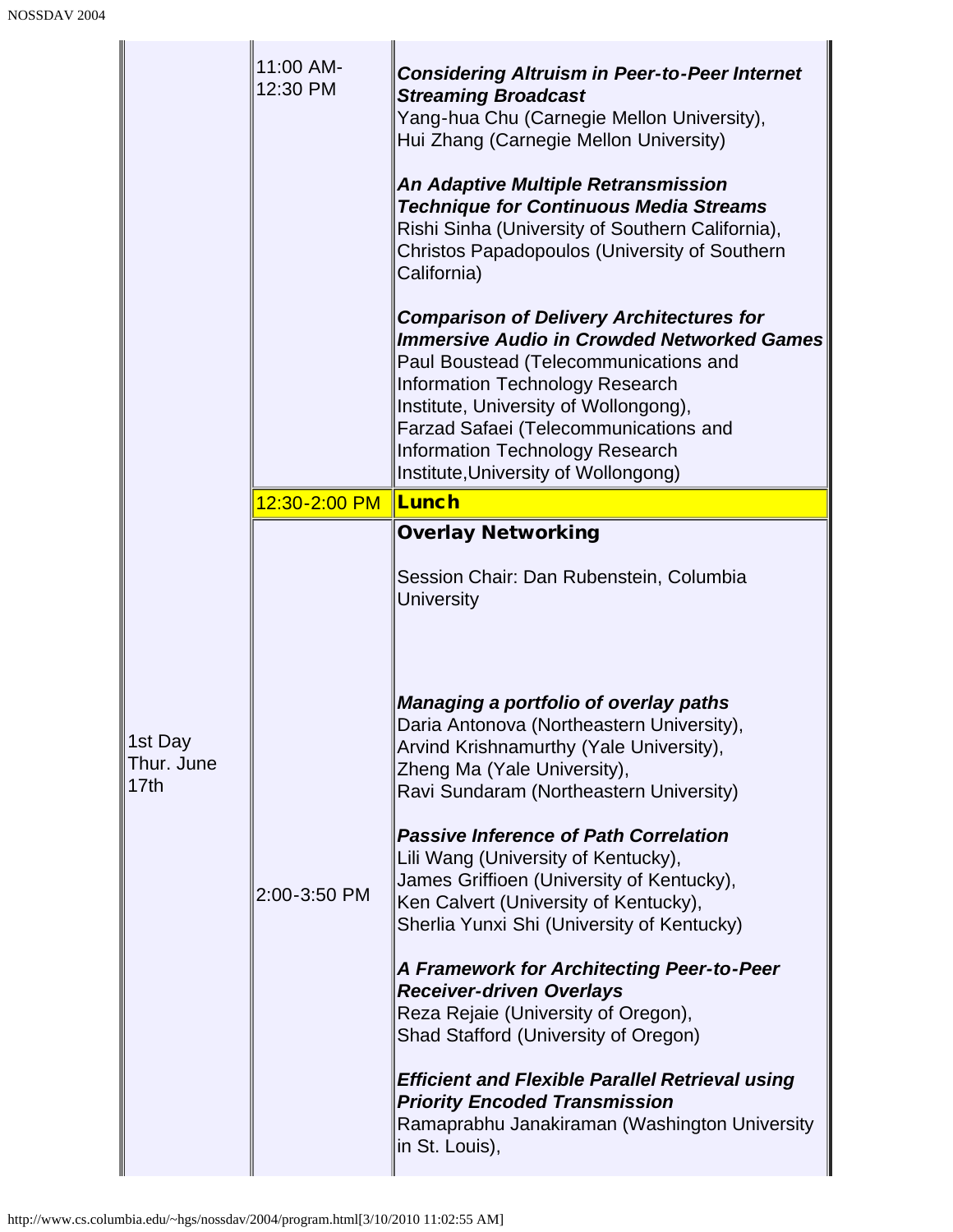|               | Lihao Xu (Washington University in St. Louis)                                                                                                                                                                                                                                                                                                                                                                                                                                                                                                                                                                                                                                                                                                                                                                                                                                                                                                                                                                                                  |
|---------------|------------------------------------------------------------------------------------------------------------------------------------------------------------------------------------------------------------------------------------------------------------------------------------------------------------------------------------------------------------------------------------------------------------------------------------------------------------------------------------------------------------------------------------------------------------------------------------------------------------------------------------------------------------------------------------------------------------------------------------------------------------------------------------------------------------------------------------------------------------------------------------------------------------------------------------------------------------------------------------------------------------------------------------------------|
|               | <b>Connectivity Restrictions in Overlay Multicast</b><br>Aditya Ganjam (Carnegie Mellon University),<br>Hui Zhang (Carnegie Mellon University                                                                                                                                                                                                                                                                                                                                                                                                                                                                                                                                                                                                                                                                                                                                                                                                                                                                                                  |
| 3:50-4:20 PM  | <b>Break</b>                                                                                                                                                                                                                                                                                                                                                                                                                                                                                                                                                                                                                                                                                                                                                                                                                                                                                                                                                                                                                                   |
| 4:20-5:30 PM  | <b>Wireless and Mobility</b><br>Session Chair: Dirk Pesch, Cork Institute of<br>Technology<br><b>Client-Centered Energy Savings for Concurrent</b><br><b>HTTP Connections</b><br>Haijin Yan (University of Georgia),<br>Rupa Krishnan (University of Georgia),<br>Scott Watterson (University of Georgia),<br>David Lowenthal (University of Georgia)<br><b>Energy-aware Video Streaming with QoS</b><br><b>Control for Portable Computing Devices</b><br>Morihiko Tamai (Nara Institute of Science and<br>Technology),<br>Tao Sun (Nara Institute of Science and<br>Technology),<br>Keiichi Yasumoto (Nara Institute of Science and<br>Technology),<br>Naoki Shibata (Shiga University),<br>Minoru Ito (Nara Institute of Science and<br>Technology)<br>A Time Series-based Approach for Power<br><b>Management in Mobile Processors and Disks</b><br>Xiaotao Liu (University of Massachusetts,<br>Amherst),<br><b>Prashant Shenoy (University of Massachusetts at</b><br>Amherst),<br>Weibo Gong (University of Massachusetts at<br>Amherst) |
| 7:00-11:00 PM | <b>Workshop Banquet</b>                                                                                                                                                                                                                                                                                                                                                                                                                                                                                                                                                                                                                                                                                                                                                                                                                                                                                                                                                                                                                        |
|               | <b>Congestion Control and Scheduling</b><br>Session Chair: Venkat Padmanabhan, Microsoft<br>Research                                                                                                                                                                                                                                                                                                                                                                                                                                                                                                                                                                                                                                                                                                                                                                                                                                                                                                                                           |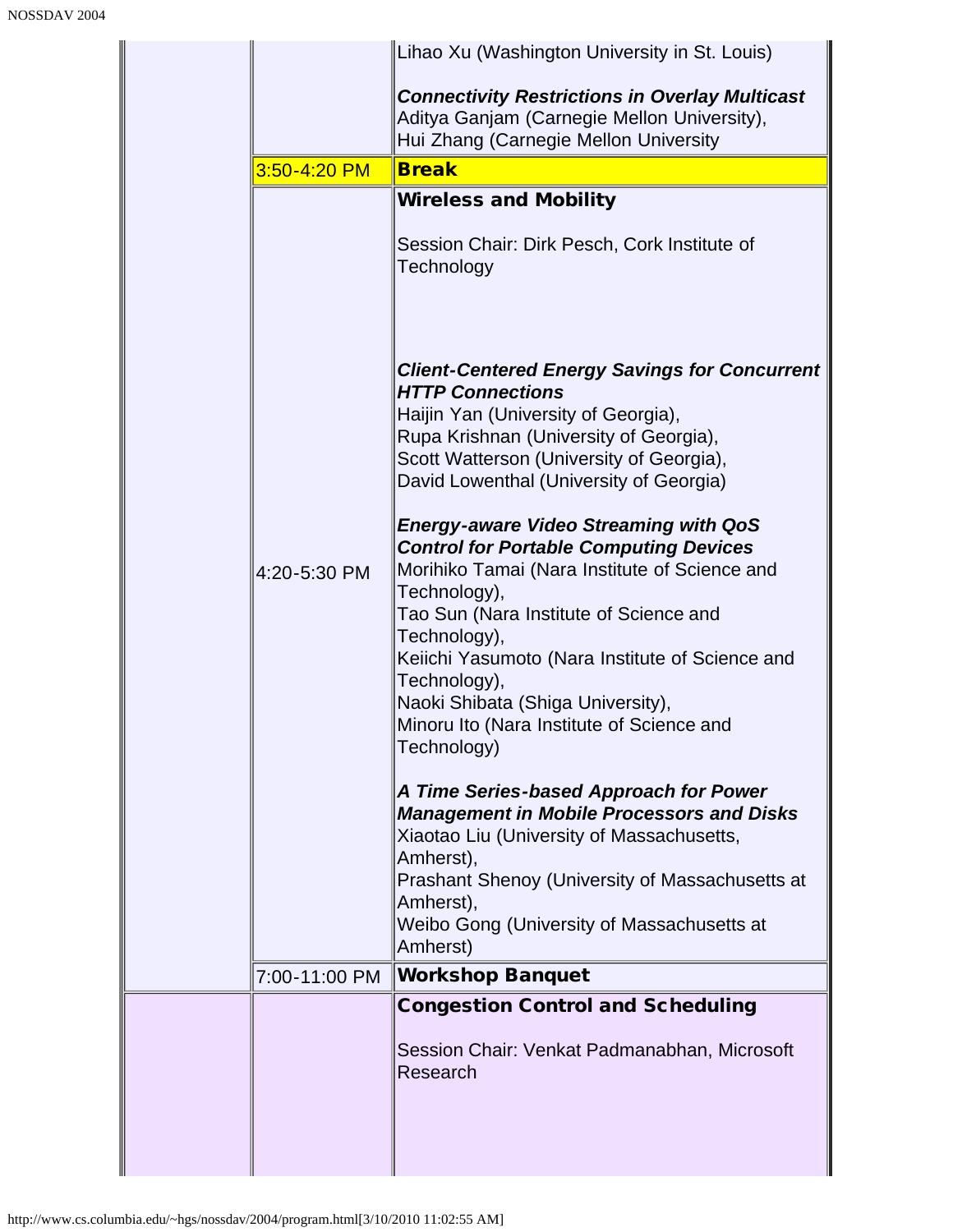|  | 9:00-10:30 AM         | <b>Media-Friendliness of a Slowly-Responsive</b><br><b>Congestion Control Protocol</b><br>Zhiheng Wang (Univ. of Michigan, Ann Arbor),<br>Sujata Banerjee (HP Laboratories),<br>Sugih Jamin (University of Michigan)<br><b>Oscillations and Buffer Overflows in Video</b><br><b>Streaming under NonNegligible Queuing Delay</b><br>Yueping Zhang (Texas A&M University),<br>Dmitri Loguinov (Texas A&M University)<br><b>Measurements of the Congestion</b><br><b>Responsiveness of Windows Streaming Media</b><br>James Nichols (WPI),<br>Mark Claypool (Worcester Polytechnic Institute),<br>Robert Kinicki (Worcester Polytechnic Institute),<br>Mingzhe Li (WPI)<br><b>Reduced State Fair Queuing for Edge and Core</b><br><b>Routers</b><br>Ramana Rao Kompella (University of California,<br>San Diego),<br>George Varghese (University of California at San<br>Diego |
|--|-----------------------|-----------------------------------------------------------------------------------------------------------------------------------------------------------------------------------------------------------------------------------------------------------------------------------------------------------------------------------------------------------------------------------------------------------------------------------------------------------------------------------------------------------------------------------------------------------------------------------------------------------------------------------------------------------------------------------------------------------------------------------------------------------------------------------------------------------------------------------------------------------------------------|
|  | 10:30-11:00<br>AM     | <b>Break</b>                                                                                                                                                                                                                                                                                                                                                                                                                                                                                                                                                                                                                                                                                                                                                                                                                                                                |
|  | 11:00 AM-<br>12:30 PM | <b>Panel</b><br><b>Panel Title: Wireless Multimedia: Hype and</b><br><b>Reality</b><br>Moderator: Hui Zhang, Carnegie Mellon<br><b>University</b><br><b>Panelists:</b><br><b>Victor Bahl, Microsoft Research</b><br>Gisli Hjalmtysson, Reykjavik University<br><b>Sugih Jamin, University of Michigan</b><br>Geoffrey Xie, Naval Postgraduate School                                                                                                                                                                                                                                                                                                                                                                                                                                                                                                                        |
|  | 12:30-2:00 PM         | Lunch                                                                                                                                                                                                                                                                                                                                                                                                                                                                                                                                                                                                                                                                                                                                                                                                                                                                       |
|  |                       | <b>Systems</b><br>Session Chair: Kevin Jeffay, University of North<br>Carolina<br><b>Desktop Scheduling: How Can We Know What</b>                                                                                                                                                                                                                                                                                                                                                                                                                                                                                                                                                                                                                                                                                                                                           |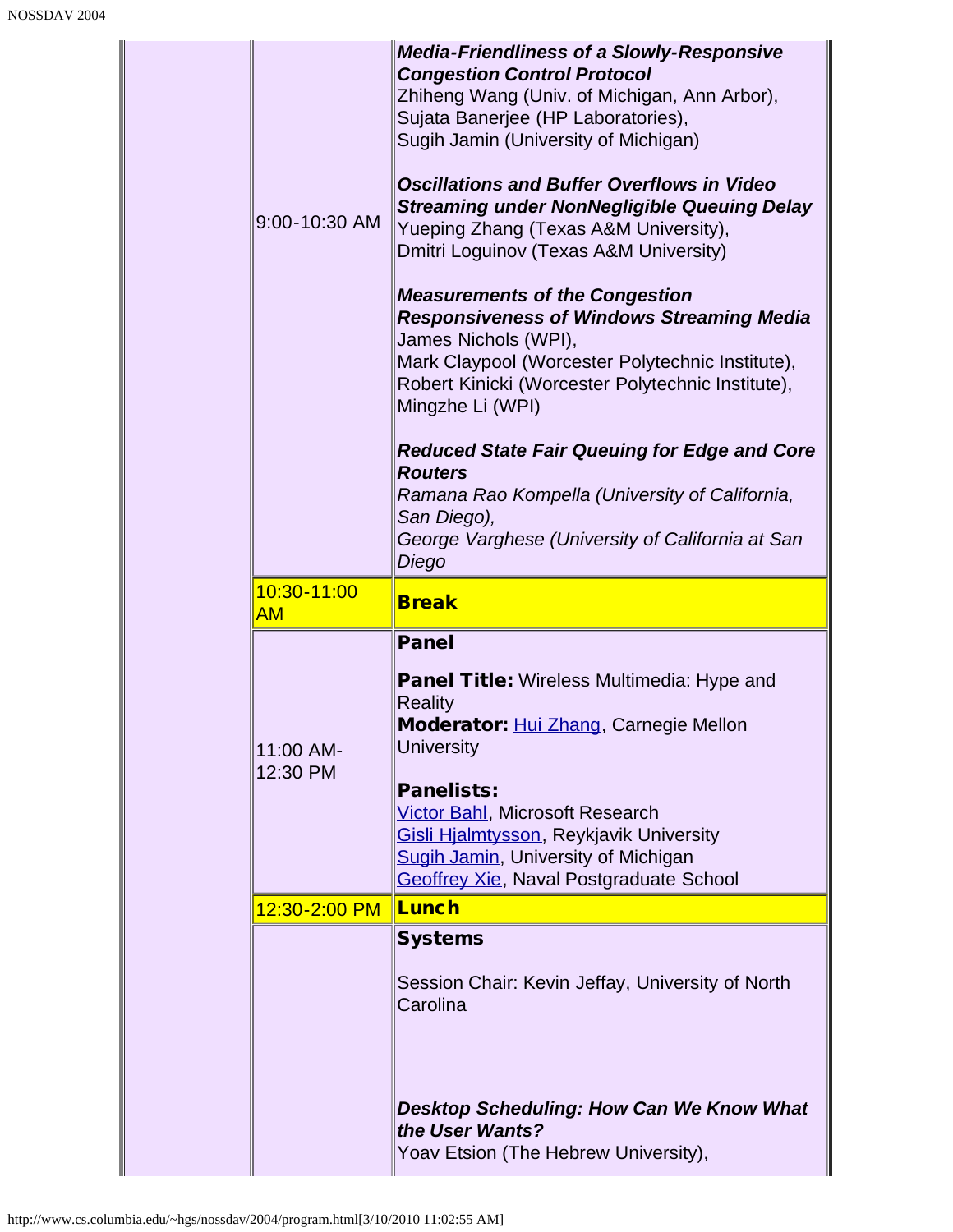| 2nd Day<br>Fri. June 18th | 2:00-3:30 PM | Dan Tsafrir (The Hebrew University),<br>Dror G. Feitelson (The Hebrew University)<br><b>AMPS: A Flexible, Scalable Proxy Testbed for</b><br><b>Implementing Streaming Services</b><br>Xiaolan Zhang (University of Massachusetts,<br>Amherst),<br>Michael Bradshaw (University of Massachusetts),<br>Yang Guo (The MathWorks),<br>Bing Wang (University of Massachusetts,<br>Amherst),<br>James F. Kurose (University of Massachusetts at<br>Amherst),<br>Prashant Shenoy (University of Massachusetts at<br>Amherst)<br>A Fully Automated Fault-tolerant System for<br><b>Distributed Video Processing and Off-site</b><br><b>Replication</b><br>George Kola (University of Wisconsin Madison),<br>Tevfik Kosar (University of Wisconsin Madison),<br>Miron Livny (University of Wisconsin-Madison)<br><b>Distributed Server Replication in Large Scale</b><br><b>Networks</b><br>Bong-jun Ko (Columbia University),<br>Dan Rubenstein (Columbia University |
|---------------------------|--------------|--------------------------------------------------------------------------------------------------------------------------------------------------------------------------------------------------------------------------------------------------------------------------------------------------------------------------------------------------------------------------------------------------------------------------------------------------------------------------------------------------------------------------------------------------------------------------------------------------------------------------------------------------------------------------------------------------------------------------------------------------------------------------------------------------------------------------------------------------------------------------------------------------------------------------------------------------------------|
|                           | 3:30-4:00 PM | <b>Break</b>                                                                                                                                                                                                                                                                                                                                                                                                                                                                                                                                                                                                                                                                                                                                                                                                                                                                                                                                                 |
|                           |              | Games<br>Session Chair: Prashant Shenoy, University of<br><b>Massachusetts at Amherst</b>                                                                                                                                                                                                                                                                                                                                                                                                                                                                                                                                                                                                                                                                                                                                                                                                                                                                    |
|                           |              | <b>Low Latency and Cheat-Proof Event Ordering</b><br>for Peer-to-Peer Games<br>Chris GauthierDickey (University of Oregon),<br>Daniel Zappala (University of Oregon),<br>Virginia Lo (University of Oregon),<br>James Marr (University of Oregon)                                                                                                                                                                                                                                                                                                                                                                                                                                                                                                                                                                                                                                                                                                            |
|                           | 4:00-5:30 PM | <b>Analysis of State Exposure Control to Prevent</b><br><b>Cheating in Online Games</b><br>Kang Li (University of Georgia),<br>Shanshan Ding (University of Georgia),<br>Doug McCreary (University of Georgia)                                                                                                                                                                                                                                                                                                                                                                                                                                                                                                                                                                                                                                                                                                                                               |